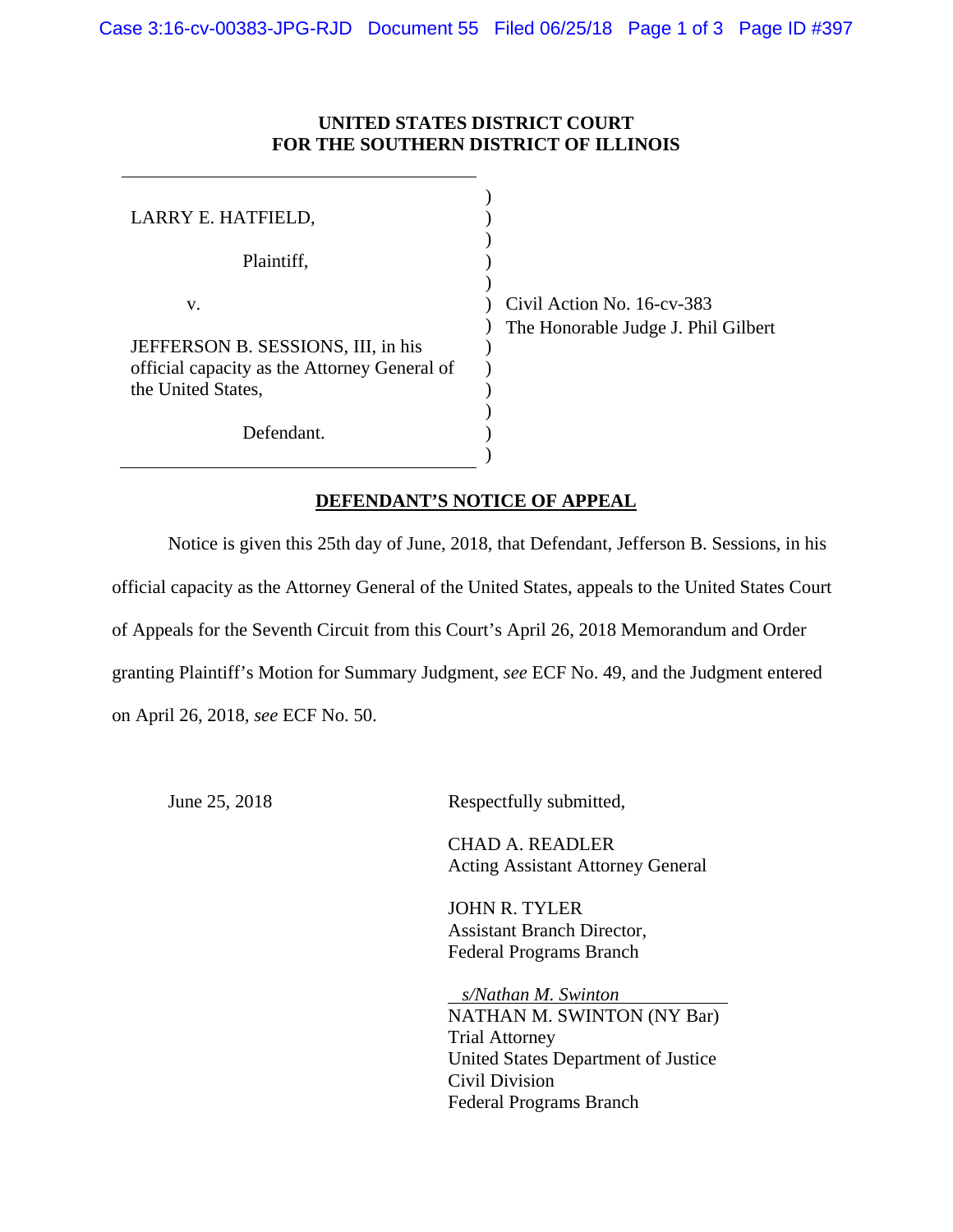20 Massachusetts Avenue NW Washington, DC 20530 Telephone: (202) 305-7667 Nathan.M.Swinton@usdoj.gov

Attorneys for Defendant